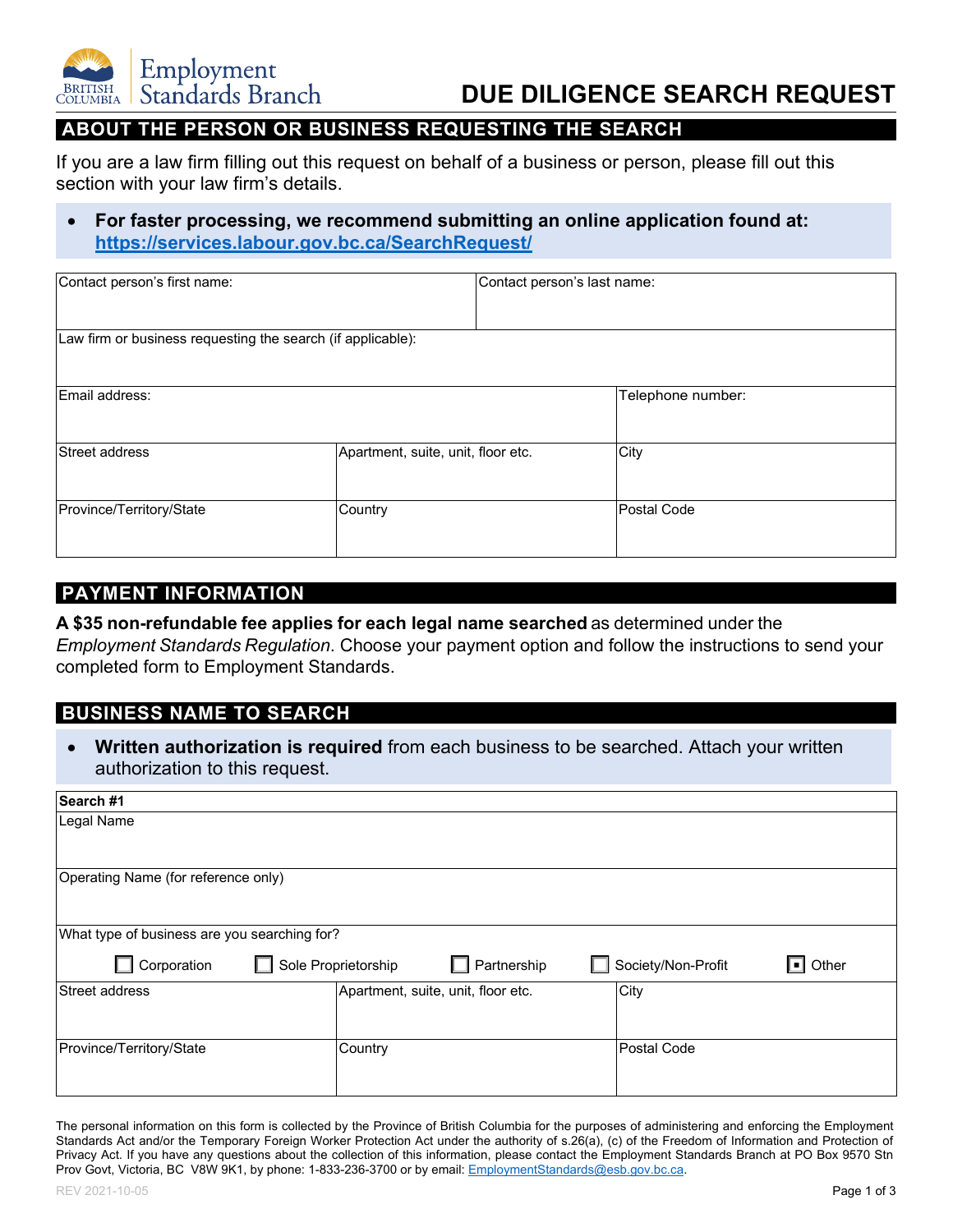

# **DUE DILIGENCE SEARCH REQUEST**

## **BUSINESS NAME TO SEARCH**

• **Written authorization is required** from each business to be searched. Attach your written authorization to this request.

| Search #2                                    |                                    |                    |       |
|----------------------------------------------|------------------------------------|--------------------|-------|
| Legal Name                                   |                                    |                    |       |
| Operating Name (for reference only)          |                                    |                    |       |
| What type of business are you searching for? |                                    |                    |       |
| Corporation                                  | Sole Proprietorship<br>Partnership | Society/Non-Profit | Other |
| <b>Street address</b>                        | Apartment, suite, unit, floor etc. | City               |       |
| Province/Territory/State                     | Country                            | Postal Code        |       |
| Search #3                                    |                                    |                    |       |
| Legal Name                                   |                                    |                    |       |
| Operating Name (for reference only)          |                                    |                    |       |
| What type of business are you searching for? |                                    |                    |       |
|                                              |                                    |                    |       |
| Corporation                                  | Sole Proprietorship<br>Partnership | Society/Non-Profit | Other |
| Street address                               | Apartment, suite, unit, floor etc. | City               |       |
| Province/Territory/State                     | Country                            | Postal Code        |       |
| Search #4                                    |                                    |                    |       |
| Legal Name                                   |                                    |                    |       |
| Operating Name (for reference only)          |                                    |                    |       |
| What type of business are you searching for? |                                    |                    |       |
| Corporation                                  | Sole Proprietorship<br>Partnership | Society/Non-Profit | Other |
| Street address                               | Apartment, suite, unit, floor etc. | City               |       |